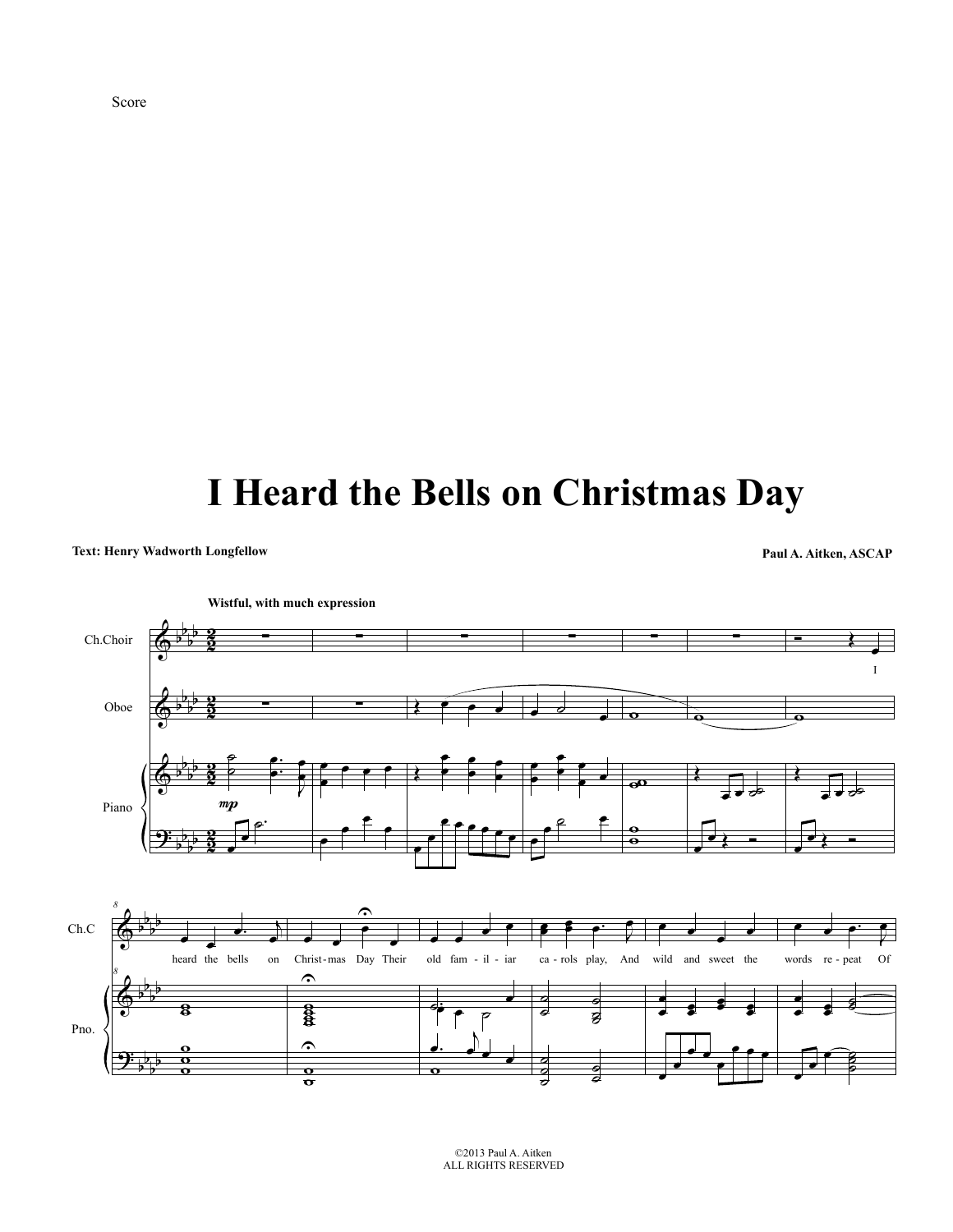



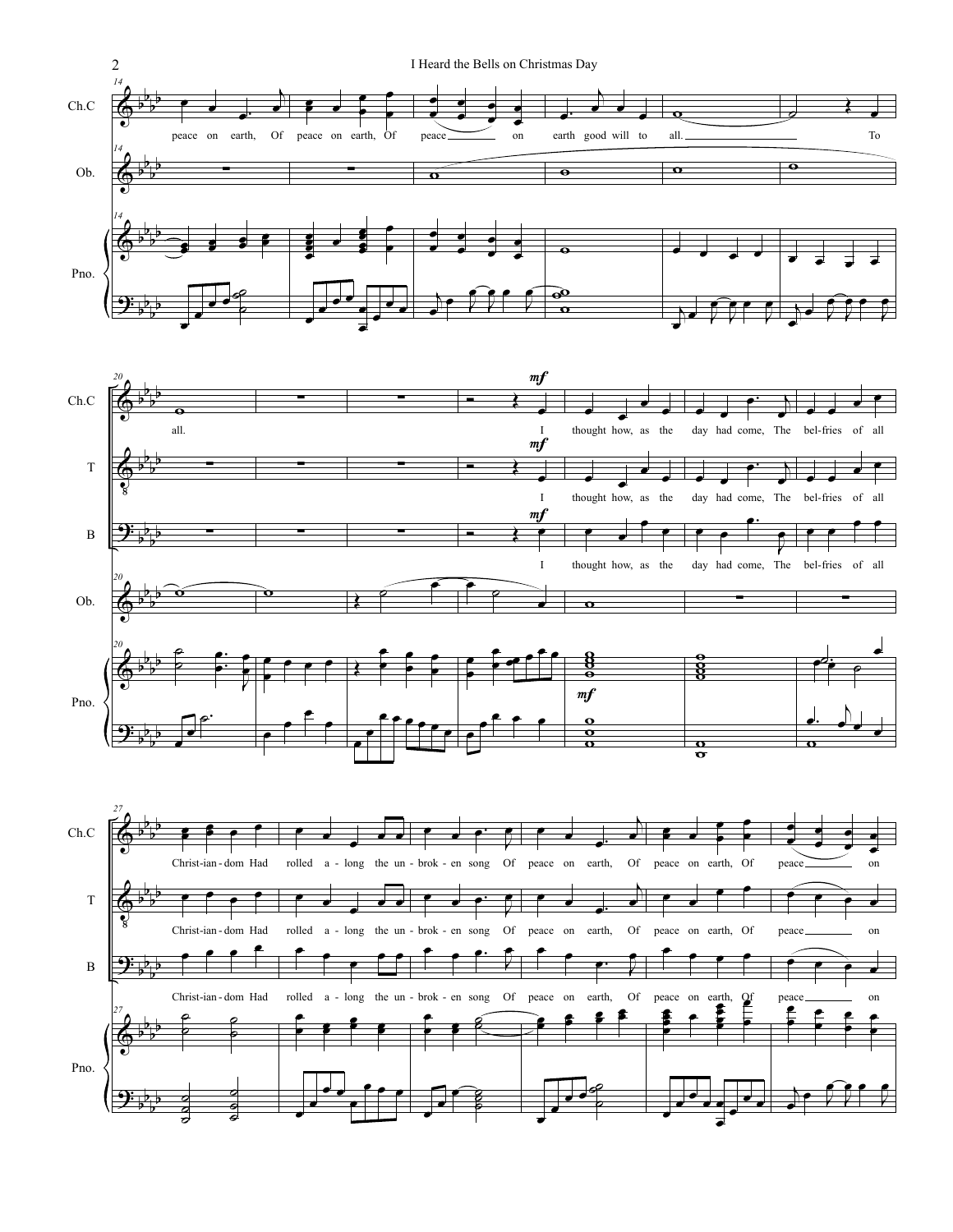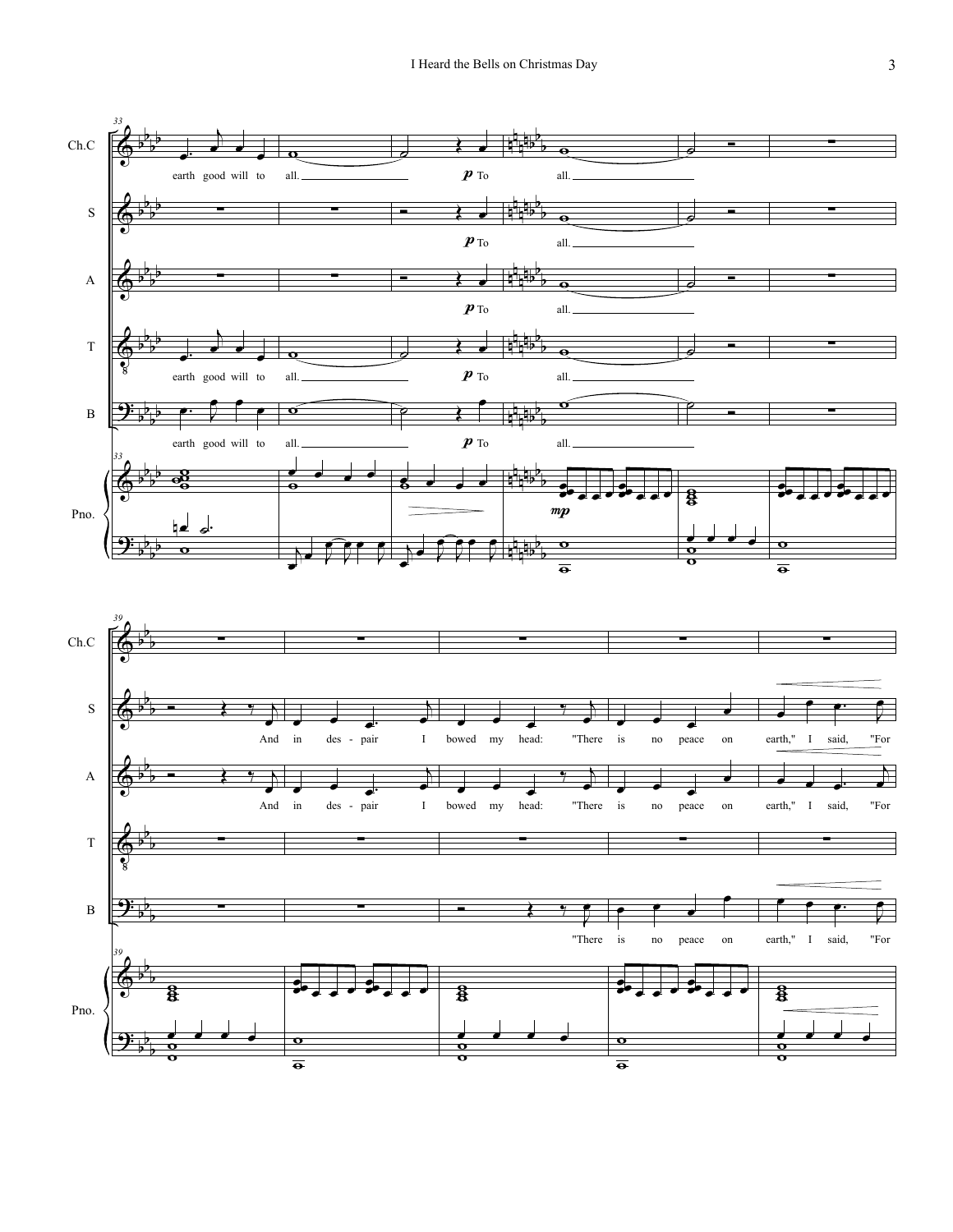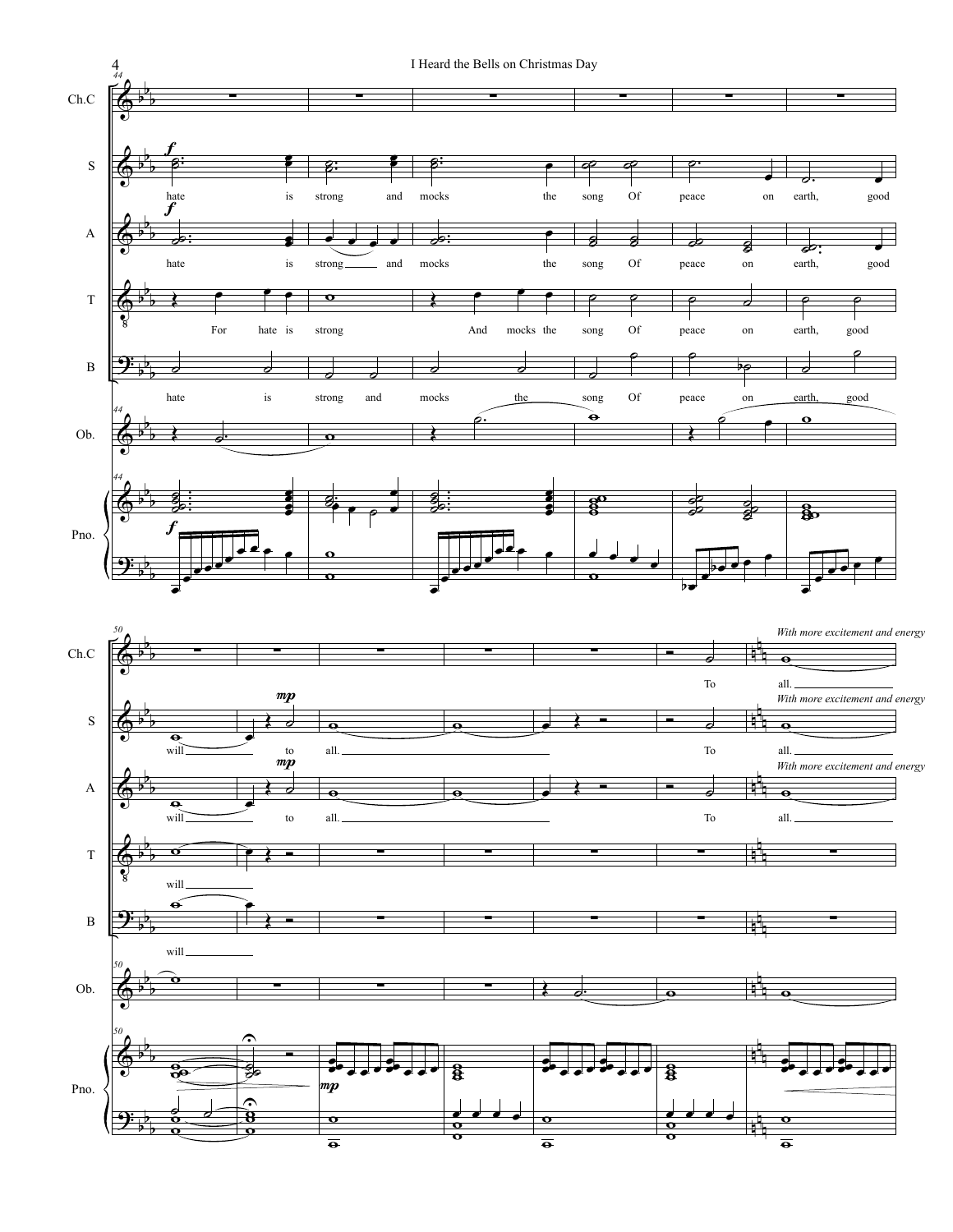I Heard the Bells on Christmas Day 5

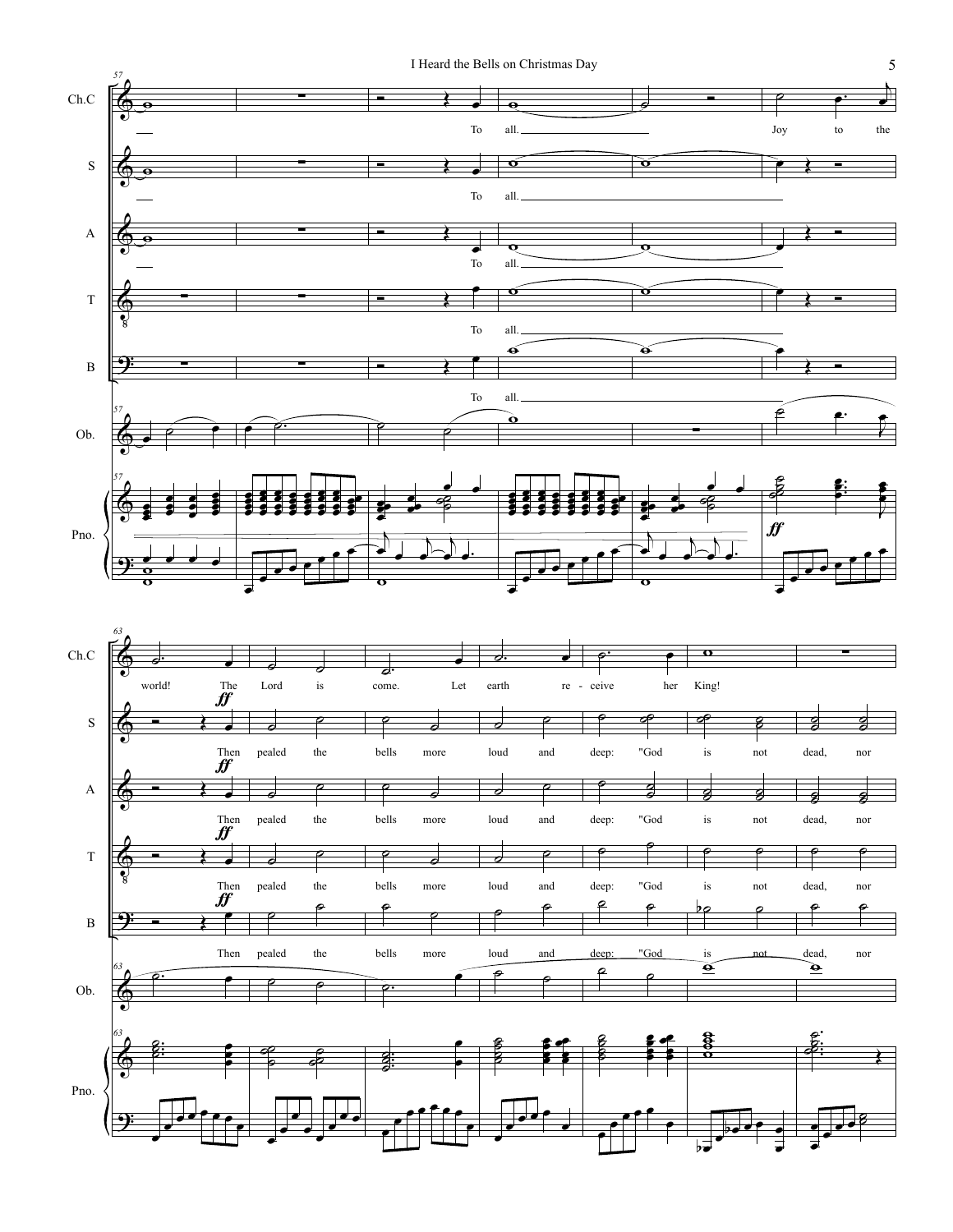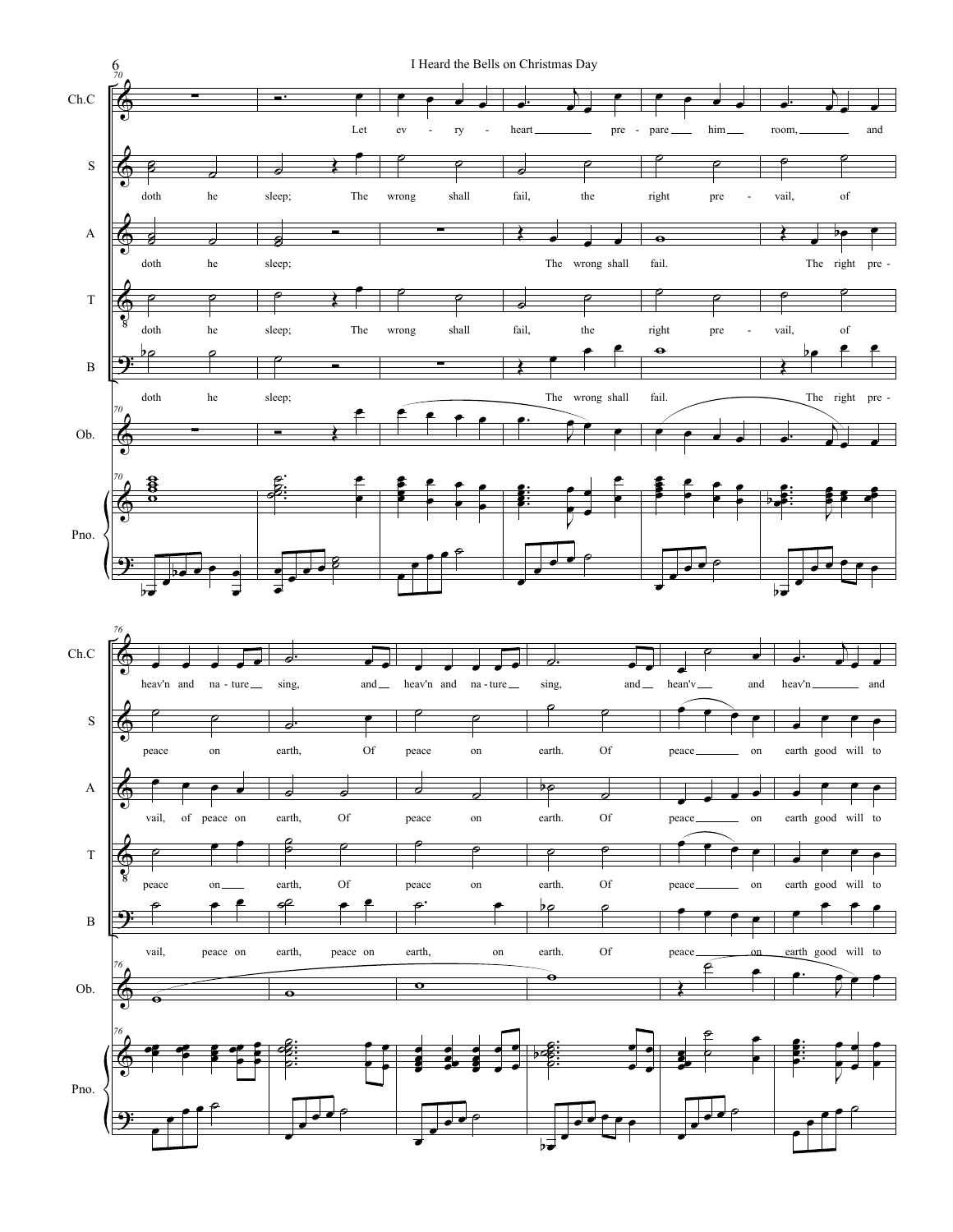